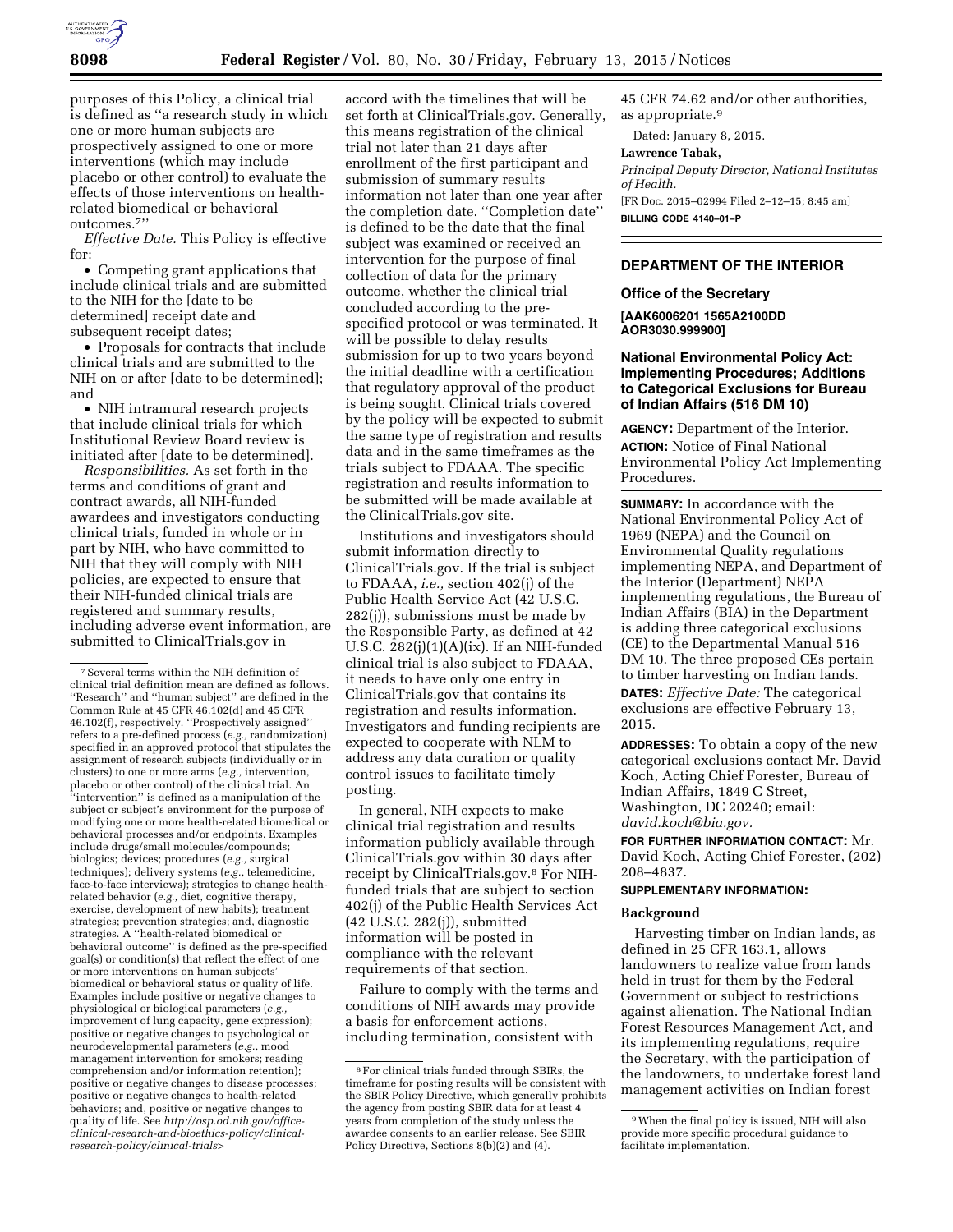lands, including the approval of timber harvests. As a result of the need for Federal permits and contracts, such projects are Federal actions that require compliance with the NEPA. The BIA has typically conducted NEPA reviews of actions associated with timber harvesting by preparing Environmental Assessments (EA). The addition of CEs to cover these three categories of small actions will allow for a more efficient NEPA review because those EAs resulted in findings of no significant impacts which were substantiated over time. The three proposed CEs were developed based on CEs currently used by the United States Forest Service (FS), as described in FS regulations 36 CFR 220, and adopted by the Bureau of Land Management (BLM), as described the Departmental Manual, 516 DM 11. The BIA relied on the experience of the FS and BLM and applied its expertise to benchmark these CEs and determined these are appropriate to establish as BIA CEs.

Because these CEs have important implications for actions occurring on Indian lands, the BIA initiated consultation and requested comments from all federally recognized tribes. This consultation period began on July 23, 2014, and concluded on September 21, 2014. Public comments were also solicited through a notice placed in the **Federal Register** on November 14, 2014 [79 FR 68287].

### **Comments on the Proposal**

The BIA received no comments from tribes, and no public comments.

#### **Conclusion**

The Department and the BIA determined that the actions defined in the CEs presented at the end of this notice normally do not individually or cumulatively have a significant effect on the human environment and, absent extraordinary circumstances, do not require preparation of an Environmental Assessment or an Environmental Impact Statement. This finding is based on the analysis of the application of similar CEs established and used by other Federal departments and agencies; and the professional judgment of BIA environmental and forestry personnel who conducted environmental reviews of similar actions that resulted in Findings of No Significant Impact.

#### **Categorical Exclusions**

The Department will add the following categorical exclusions to the Departmental Manual at 516 DM 10.5: H. Forestry.

(11) Harvesting live trees not to exceed 70 acres, requiring no more than 0.5 mile of temporary road construction. Such activities:

(a) Shall not include even-aged regeneration harvests or vegetation type conversions.

(b) May include incidental removal of trees for landings, skid trails, and road clearing.

(c) May include temporary roads which are defined as roads authorized by contract, permit, lease, other written authorization, or emergency operation not intended to be part of the BIA or Tribal transportation systems and not necessary for long-term resource management. Temporary roads shall be designed to standards appropriate for the intended uses, considering safety, cost of transportation, and impacts on land and resources; and

(d) Shall require the treatment of temporary roads constructed or used so as to permit the reestablishment by artificial or natural means, of vegetative cover on the roadway and areas where the vegetative cover was disturbed by the construction or use of the road, as necessary to minimize erosion from the disturbed area. Such treatment shall be designed to reestablish vegetative cover as soon as practicable, but at least within 10 years after the termination of the contract.

Examples include, but are not limited to:

(a) Removing individual trees for sawlogs, specialty products, or fuelwood.

(b) Commercial thinning of overstocked stands to achieve the desired stocking level to increase health and vigor.

(12) Salvaging dead or dying trees not to exceed 250 acres, requiring no more than 0.5 mile of temporary road construction. Such activities:

(a) May include incidental removal of live or dead trees for landings, skid trails, and road clearing.

(b) May include temporary roads which are defined as roads authorized by contract, permit, lease, other written authorization, or emergency operation not intended to be part of the BIA or Tribal transportation systems and not necessary for long-term resource management. Temporary roads shall be designed to standards appropriate for the intended uses, considering safety, cost of transportation, and impacts on land and resources; and

(c) Shall require the treatment of temporary roads constructed or used so as to permit the reestablishment, by artificial or natural means, of vegetative cover on the roadway and areas where the vegetative cover was disturbed by the construction or use of the road, as necessary to minimize erosion from the

disturbed area. Such treatment shall be designed to reestablish vegetative cover as soon as practicable, but at least within 10 years after the termination of the contract.

(d) For this CE, a dying tree is defined as a standing tree that has been severely damaged by forces such as fire, wind, ice, insects, or disease, such that in the judgment of an experienced forest professional or someone technically trained for the work, the tree is likely to die within a few years.

Examples include, but are not limited to:

(a) Harvesting a portion of a stand damaged by a wind or ice event.

(b) Harvesting fire damaged trees.

(13) Commercial and non-commercial sanitation harvest of trees to control insects or disease not to exceed 250 acres, requiring no more than 0.5 miles of temporary road construction. Such activities:

(a) May include removal of infested/ infected trees and adjacent live uninfested/uninfected trees as determined necessary to control the spread of insects or disease; and

(b) May include incidental removal of live or dead trees for landings, skid trails, and road clearing.

(c) May include temporary roads which are defined as roads authorized by contract, permit, lease, other written authorization, or emergency operation not intended to be part of the BIA or tribal transportation systems and not necessary for long-term resource management. Temporary roads shall be designed to standards appropriate for the intended uses, considering safety, cost of transportation, and impacts on land and resources; and

(d) Shall require the treatment of temporary roads constructed or used so as to permit the reestablishment, by artificial or natural means, of vegetative cover on the roadway and areas where the vegetative cover was disturbed by the construction or use of the road, as necessary to minimize erosion from the disturbed area. Such treatment shall be designed to reestablish vegetative cover as soon as practicable, but at least within 10 years after the termination of the contract.

Examples include, but are not limited to:

(a) Felling and harvesting trees infested with mountain pine beetles and immediately adjacent uninfested trees to control expanding spot infestations (a buffer); and

(b) Removing or destroying trees infested or infected with a new exotic insect or disease, such as emerald ash borer, Asian longhorned beetle, or sudden oak death pathogen.